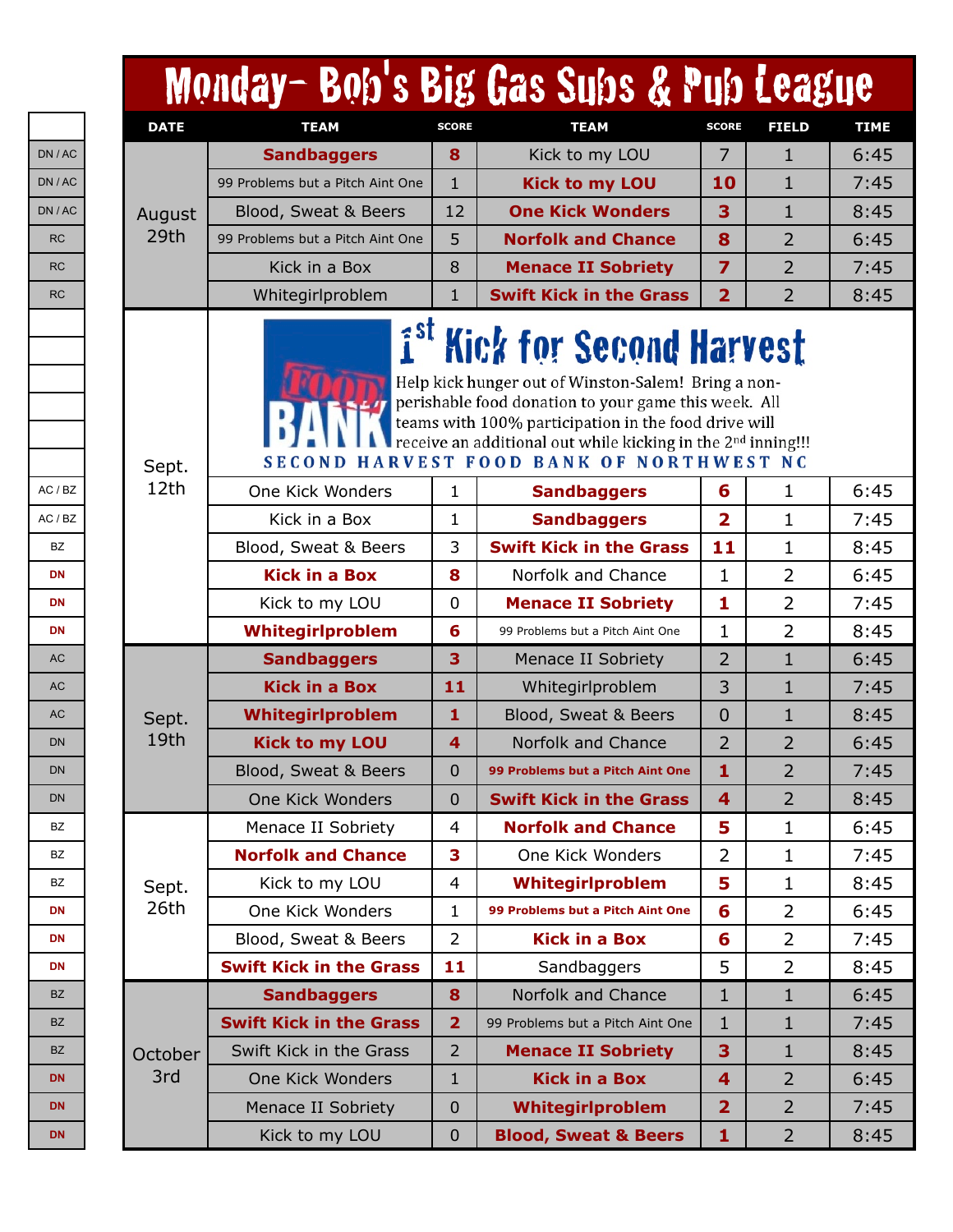|             | Monday- Bob's Big Gas Subs & Pub League |                |                                 |                         |                |  |
|-------------|-----------------------------------------|----------------|---------------------------------|-------------------------|----------------|--|
| <b>DATE</b> | <b>TEAM</b>                             | <b>SCORE</b>   | <b>TEAM</b>                     | <b>SCORE</b>            | <b>FIELD</b>   |  |
|             | 99 Problems but a Pitch Aint One        | 8              | Sandbaggers                     | 5                       | 1              |  |
|             | Norfolk and Chance                      | 3              | Whitegirlproblem                | 12                      | 1              |  |
| October     | <b>Swift Kick in the Grass</b>          | 10             | Kick in a Box                   | 3                       | 1              |  |
| 10th        | One Kick Wonders                        | $\overline{2}$ | <b>Kick to my LOU</b>           | 4                       | 2              |  |
|             | Menace II Sobriety                      | 5              | <b>Blood, Sweat &amp; Beers</b> | 7                       | $\overline{2}$ |  |
|             |                                         |                |                                 |                         | $\overline{2}$ |  |
|             | 99 Problems but a Pitch Aint One        | $\overline{2}$ | <b>Kick in a Box</b>            | $\overline{\mathbf{z}}$ | $\mathbf{1}$   |  |
|             | <b>Norfolk and Chance</b>               | 4              | Blood, Sweat & Beers            | 3                       | $\mathbf{1}$   |  |
| October     | Sandbaggers                             | $\overline{2}$ | Whitegirlproblem                | 3                       | 1              |  |
| 17          | <b>Swift Kick in the Grass</b>          | $\overline{2}$ | Kick to my LOU                  | 0                       | $\overline{2}$ |  |
|             | <b>Menace II Sobriety</b>               | 8              | One Kick Wonders                | 2                       | $\overline{2}$ |  |
|             |                                         |                |                                 |                         | $\overline{2}$ |  |
|             |                                         |                |                                 |                         | 1              |  |
|             |                                         |                |                                 |                         | 1              |  |
| October     |                                         |                |                                 |                         | 1              |  |
| 24th        |                                         |                |                                 |                         | $\overline{2}$ |  |
|             |                                         |                |                                 |                         | 2              |  |
|             |                                         |                |                                 |                         | 2              |  |
|             |                                         |                |                                 |                         | $\mathbf{1}$   |  |
|             |                                         |                |                                 |                         | 1              |  |
| October     |                                         |                |                                 |                         | $\mathbf{1}$   |  |
| 31st        |                                         |                |                                 |                         | 2              |  |
|             |                                         |                |                                 |                         | $\overline{2}$ |  |
|             |                                         |                |                                 |                         | $\overline{2}$ |  |
|             |                                         |                |                                 |                         | $\mathbf 1$    |  |
|             |                                         |                |                                 |                         | 1              |  |
| Nov.        |                                         |                |                                 |                         | 1              |  |
| 7th         |                                         |                |                                 |                         | 2              |  |
|             |                                         |                |                                 |                         | 2              |  |
|             |                                         |                |                                 |                         | $\overline{2}$ |  |
|             |                                         |                |                                 |                         | $\mathbf{1}$   |  |
|             |                                         |                |                                 |                         | $\mathbf{1}$   |  |
| Nov.        |                                         |                |                                 |                         | $\mathbf 1$    |  |
| 14th        |                                         |                |                                 |                         | $\overline{2}$ |  |
|             |                                         |                |                                 |                         | $\overline{2}$ |  |
|             |                                         |                |                                 |                         | $\overline{2}$ |  |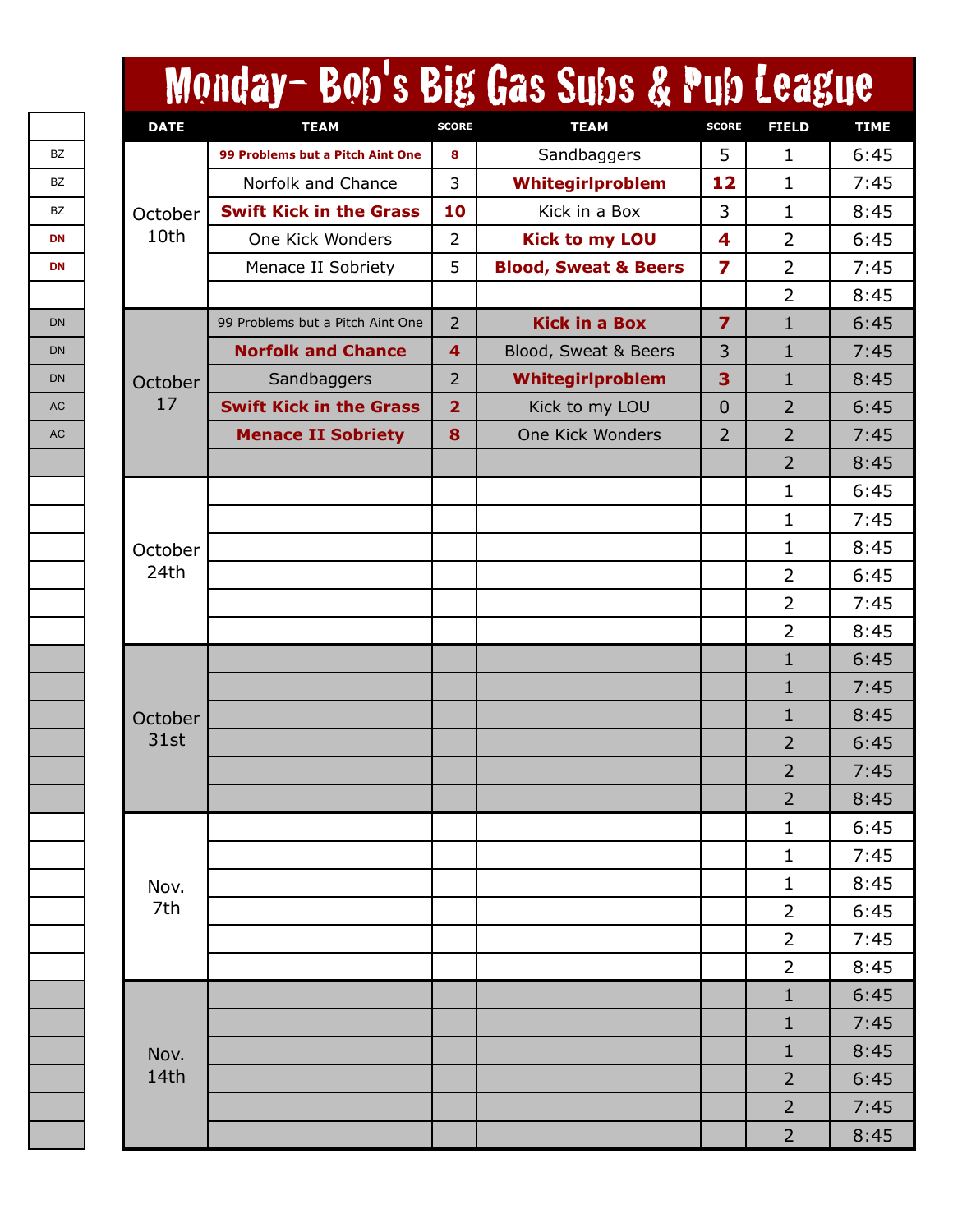|             | Wednesday- Old Winston Social Club League #2                                                |                   |                                                                               |                                             |                  |
|-------------|---------------------------------------------------------------------------------------------|-------------------|-------------------------------------------------------------------------------|---------------------------------------------|------------------|
| <b>DATE</b> | <b>TEAM</b>                                                                                 | <b>SCORE</b>      | <b>TEAM</b>                                                                   | <b>SCORE</b>                                | <b>FIELD</b>     |
|             | <b>Bank Pros</b>                                                                            | $\mathbf 0$       | <b>Brew's your Daddy</b>                                                      | 7                                           | 1                |
|             | New Kicks on the Block                                                                      | 1                 | <b>We Got The Runs</b>                                                        | 7                                           | 1                |
| August      | Alcobolics Anonymous                                                                        | 1                 | <b>Booze on First</b>                                                         | $\overline{2}$                              | 1                |
| 31st        | Kegs & Legs                                                                                 | 1                 | <b>Saved by the Ball</b>                                                      | 13                                          | 2                |
|             | <b>Kick Brawlers</b>                                                                        | 8                 | Pitch, Please!                                                                | 7                                           | $\overline{2}$   |
|             | <b>PREHAB</b>                                                                               | 33                | Autoerotic AsKICKxiation                                                      | 1                                           | $\overline{2}$   |
|             | <b>Autoerotic AsKICKxiation</b>                                                             | 25                | Kegs & Legs                                                                   | 3                                           | $\mathbf{1}$     |
|             | Saved by the Ball                                                                           | $\overline{0}$    | <b>Pitch, Please!</b>                                                         | 20                                          | 1                |
| Sept.       | <b>PREHAB</b>                                                                               | 6                 | <b>Kick Brawlers</b>                                                          | 3                                           | 1                |
| 7th         | <b>We Got The Runs</b>                                                                      | $\overline{z}$    | <b>Bank Pros</b>                                                              | 5                                           | $\overline{2}$   |
|             | <b>Brew's your Daddy</b>                                                                    | 6                 | Booze on First                                                                | $\overline{4}$                              | 2                |
|             | New Kicks on the Block                                                                      | $\overline{2}$    | <b>Alcobolics Anonymous</b>                                                   | 8                                           | $\overline{2}$   |
| 14th        | <b>Alcobolics Anonymous</b><br><b>Bank Pros</b><br>New Kicks on the Block<br>Booze on First | 4<br>10<br>3<br>4 | <b>Kick Brawlers</b><br>Kegs & Legs<br><b>PREHAB</b><br><b>Pitch, Please!</b> | $\overline{2}$<br>$\overline{0}$<br>4<br>13 | 1<br>1<br>1<br>2 |
|             | <b>We Got The Runs</b>                                                                      | 21                | Autoerotic AsKICKxiation                                                      | 5                                           | $\overline{2}$   |
|             | <b>Brew's your Daddy</b>                                                                    | 10                | Saved by the Ball                                                             | 6                                           | $\overline{2}$   |
|             | <b>We Got The Runs</b>                                                                      | 5                 | <b>Alcobolics Anonymous</b>                                                   | 1                                           | $\mathbf{1}$     |
|             | Brew's your Daddy                                                                           | 1                 | <b>New Kicks on the Block</b>                                                 | $\overline{\mathbf{4}}$                     | $\mathbf{1}$     |
| Oct         | <b>Bank Pros</b>                                                                            | 9                 | Booze on First                                                                | 1                                           | 1                |
| 26th        | <b>Autoerotic AsKICKxiation</b>                                                             | 13                | <b>Kick Brawlers</b>                                                          | 5                                           | $\overline{2}$   |
|             | Saved by the Ball                                                                           | 1                 | <b>PREHAB</b>                                                                 | 16                                          | $\overline{2}$   |
|             | Kegs & Legs                                                                                 | $\overline{4}$    | Pitch, Please!                                                                | 12                                          | $\overline{2}$   |
|             | <b>We Got The Runs</b>                                                                      | 10                | Saved by the Ball                                                             | 3                                           | $\mathbf 1$      |
|             | <b>Brew's your Daddy</b>                                                                    | 13                | Kegs & Legs                                                                   | $\mathbf 0$                                 | $\mathbf 1$      |
| Sept.       | <b>New Kicks on the Block</b>                                                               | 3                 | <b>Kick Brawlers</b>                                                          | $\mathbf 0$                                 | $\mathbf 1$      |
| 28th        | <b>Booze on First</b>                                                                       | 6                 | Autoerotic AsKICKxiation                                                      | 1                                           | $\overline{2}$   |
|             | Alcobolics Anonymous                                                                        | $\overline{7}$    | <b>Pitch, Please!</b>                                                         | 8                                           | $\overline{2}$   |
|             | <b>Bank Pros</b>                                                                            | $\mathbf 0$       | <b>PREHAB</b>                                                                 | 15                                          | $\overline{2}$   |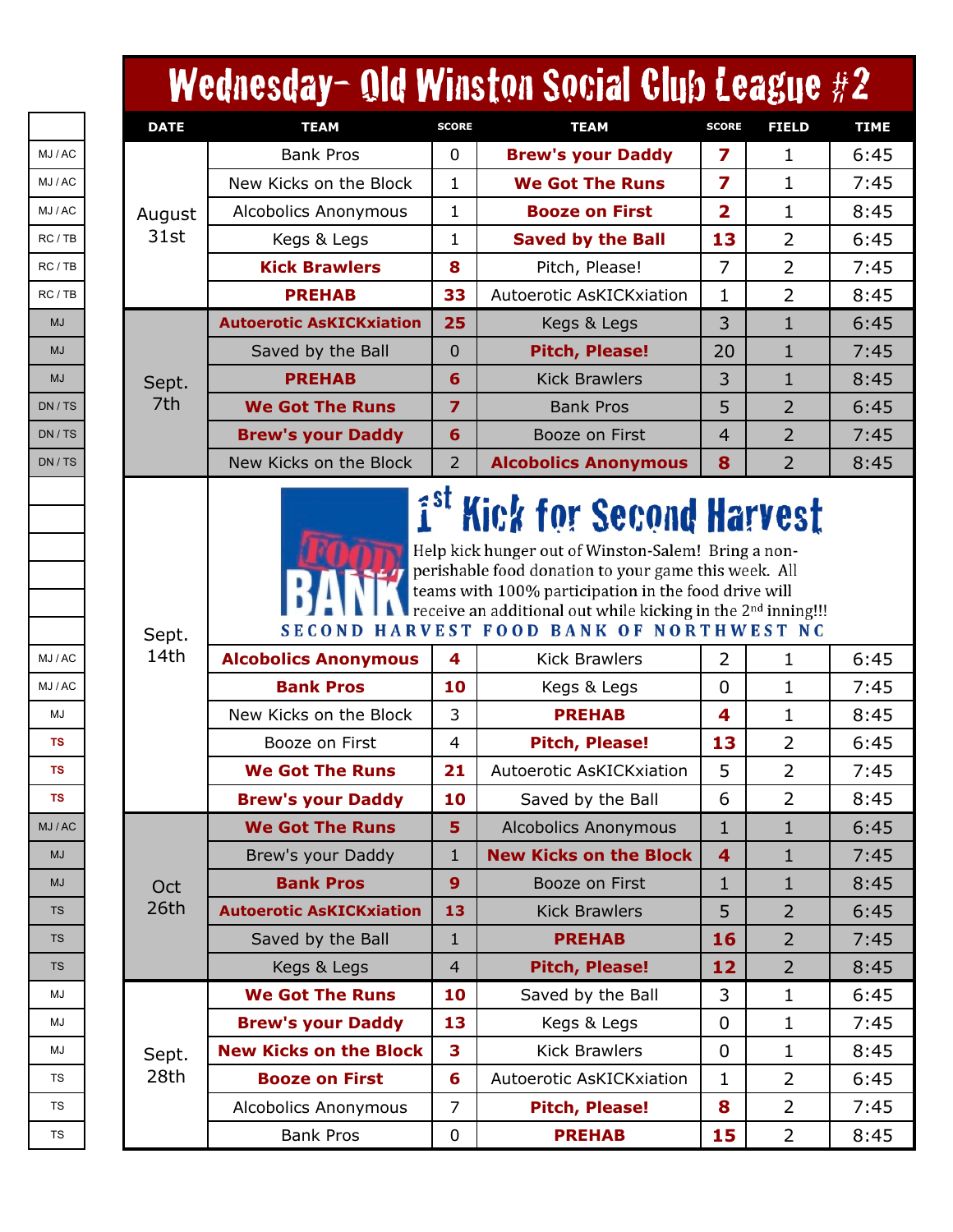| <b>DATE</b> | <b>TEAM</b>                     | <b>SCORE</b>            | <b>TEAM</b>                     | <b>SCORE</b>   | <b>FIELD</b>   |  |
|-------------|---------------------------------|-------------------------|---------------------------------|----------------|----------------|--|
|             | <b>Kick Brawlers</b>            | 1                       | Kegs & Legs                     | $\overline{0}$ | $\mathbf{1}$   |  |
|             | <b>Pitch, Please!</b>           | 9                       | <b>PREHAB</b>                   | $\overline{4}$ | $\mathbf{1}$   |  |
| October     | <b>Autoerotic AsKICKxiation</b> | $\overline{\mathbf{z}}$ | Saved by the Ball               | $\overline{4}$ | $\mathbf{1}$   |  |
| 5th         | <b>Alcobolics Anonymous</b>     | 4                       | <b>Bank Pros</b>                | $\overline{2}$ | $\overline{2}$ |  |
|             | Booze on First                  | $\overline{4}$          | <b>New Kicks on the Block</b>   | 5              | $\overline{2}$ |  |
|             | <b>We Got The Runs</b>          | 8                       | Brew's your Daddy               | $\overline{2}$ | $\overline{2}$ |  |
|             | Autoerotic AsKICKxiation        | 10                      | <b>Alcobolics Anonymous</b>     | 11             | $\mathbf 1$    |  |
|             | <b>Kick Brawlers</b>            | 1                       | <b>Bank Pros</b>                | 14             | $\mathbf{1}$   |  |
| October     | <b>Pitch, Please!</b>           | 3                       | New Kicks on the Block          | 1              | $\mathbf 1$    |  |
| 24th        | Saved by the Ball               | $\overline{2}$          | <b>Booze on First</b>           | 16             | $\overline{2}$ |  |
|             | Kegs & Legs                     | 2                       | <b>We Got The Runs</b>          | 5              | $\overline{2}$ |  |
|             | <b>PREHAB</b>                   | 8                       | Brew's your Daddy               | 3              | $\overline{2}$ |  |
|             | <b>Bank Pros</b>                | 5                       | New Kicks on the Block          | $\overline{4}$ | $\mathbf{1}$   |  |
|             | <b>Alcobolics Anonymous</b>     | $\overline{4}$          | <b>Brew's your Daddy</b>        | 5              | $\mathbf{1}$   |  |
| Nov.        | Booze on First                  | 3                       | <b>We Got The Runs</b>          | 10             | $\mathbf{1}$   |  |
| 2nd         | <b>Kick Brawlers</b>            | $\overline{z}$          | Saved by the Ball               | 6              | $\overline{2}$ |  |
|             | <b>Pitch, Please!</b>           | 9                       | <b>Autoerotic AsKICKxiation</b> | $\mathbf{1}$   | $\overline{2}$ |  |
|             | Kegs & Legs                     | $\mathbf{0}$            | <b>PREHAB</b>                   | 12             | $\overline{2}$ |  |
|             |                                 |                         |                                 |                |                |  |
|             |                                 |                         |                                 |                |                |  |
|             |                                 |                         |                                 |                |                |  |
|             |                                 |                         |                                 |                |                |  |
|             |                                 |                         |                                 |                |                |  |
|             |                                 |                         |                                 |                |                |  |
|             |                                 |                         |                                 |                |                |  |
|             |                                 |                         |                                 |                |                |  |
|             |                                 |                         |                                 |                |                |  |
|             |                                 |                         |                                 |                |                |  |
|             |                                 |                         |                                 |                |                |  |
|             |                                 |                         |                                 |                |                |  |
|             |                                 |                         |                                 |                |                |  |
|             |                                 |                         |                                 |                |                |  |
|             |                                 |                         |                                 |                |                |  |
|             |                                 |                         |                                 |                |                |  |
|             |                                 |                         |                                 |                |                |  |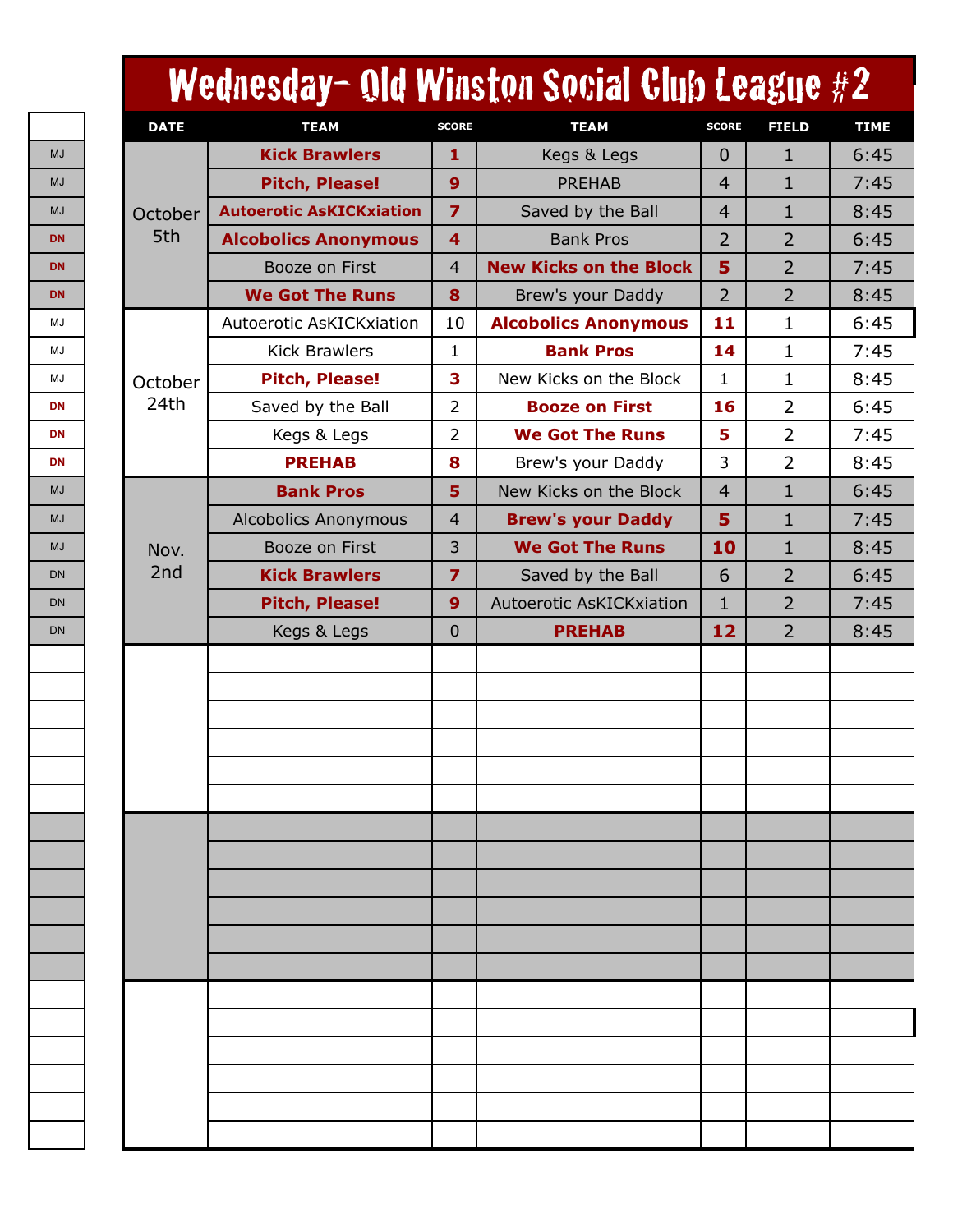|               | Thursday- Old Winston Social Club League #1 |                         |                                                                   |                |                |
|---------------|---------------------------------------------|-------------------------|-------------------------------------------------------------------|----------------|----------------|
| <b>DATE</b>   | <b>TEAM</b>                                 | <b>SCORE</b>            | <b>TEAM</b>                                                       | <b>SCORE</b>   | <b>FIELD</b>   |
|               | <b>Tailkickers</b>                          | 3                       | <b>Kenny Powers</b>                                               | 9              | 1              |
|               | Hecklers                                    | $\overline{2}$          | <b>America!</b>                                                   | 7              | 1              |
| Sept.         | <b>5 Strong</b>                             | 10                      | Grass Lightning                                                   | 1              | 1              |
| 1st           | <b>Recess Warriors</b>                      | $\mathbf 0$             | <b>Suck My Kick</b>                                               | 18             | $\overline{2}$ |
|               | Where the Pitches At?                       | 1                       | <b>Roger's Moustache</b>                                          | 8              | $\overline{2}$ |
|               | Drinker's w/ a Kicking Problem              | $\mathbf{1}$            | <b>Freeballers</b>                                                | 3              | $\overline{2}$ |
|               | <b>Roger's Moustache</b>                    | 14                      | <b>Recess Warriors</b>                                            | $\Omega$       | $\mathbf 1$    |
|               | <b>Suck My Kick</b>                         | $\overline{2}$          | <b>Freeballers</b>                                                | 4              | 1              |
| Sept.         | <b>Where the Pitches At?</b>                | 11                      | Drinker's w/ a Kicking Problem                                    | 10             | 1              |
| 8th           | <b>America!</b>                             | $\overline{7}$          | <b>Tailkickers</b>                                                | $\overline{0}$ | 2              |
|               | <b>Kenny Powers</b>                         | 8                       | <b>Grass Lightning</b>                                            | 5              | 2              |
|               | <b>Hecklers</b>                             | $\overline{0}$          | <b>5 Strong</b>                                                   | 11             | $\overline{2}$ |
| Sept.<br>15th | <b>SECOND</b><br><b>5 Strong</b>            | 5                       | <b>HARVEST FOOD BANK OF NORTHWEST NC</b><br>Where the Pitches At? | 3              | 1              |
|               | <b>Hecklers</b>                             | $\mathbf 0$             | <b>Roger's Moustache</b>                                          | 22             | 1              |
|               | <b>Tailkickers</b>                          | 3                       | <b>Suck My Kick</b>                                               | 19             | 1              |
|               | <b>Grass Lightning</b>                      | 3                       | Drinker's w/ a Kicking Problem                                    | 2              | 2              |
|               | <b>America!</b>                             | 16                      | <b>Recess Warriors</b>                                            | $\mathbf 0$    | 2              |
|               | <b>Kenny Powers</b>                         | 4                       | Freeballers                                                       | $\mathbf 0$    | $\overline{2}$ |
|               | <b>America!</b>                             | 9                       | 5 Strong                                                          | 1              | $\mathbf{1}$   |
|               | <b>Tailkickers</b>                          | 13                      | <b>Grass Lightning</b>                                            | 5              | 1              |
| Sept.         | <b>Kenny Powers</b>                         | 12                      | <b>Hecklers</b>                                                   | $\overline{4}$ | 1              |
| 22nd          | <b>Roger's Moustache</b>                    | $\overline{\mathbf{4}}$ | Drinker's w/ a Kicking Problem                                    | $\overline{0}$ | $\overline{2}$ |
|               | <b>Recess Warriors</b>                      | $\overline{2}$          | <b>Freeballers</b>                                                | 11             | $\overline{2}$ |
|               | <b>Suck My Kick</b>                         | 17                      | Where the Pitches At?                                             | 6              | $\overline{2}$ |
|               | <b>Kenny Powers</b>                         | $\overline{\mathbf{z}}$ | Suck My Kick                                                      | 4              | $\mathbf{1}$   |
|               | <b>America!</b>                             | 6                       | Freeballers                                                       | $\overline{2}$ | 1              |
| Sept.         | <b>Grass Lightning</b>                      | $\boldsymbol{9}$        | <b>Recess Warriors</b>                                            | 1              | 1              |
| 29th          | <b>Hecklers</b>                             | $\mathbf{9}$            | Where the Pitches At?                                             | 5              | 2              |
|               | <b>5 Strong</b>                             | 12                      | Drinker's w/ a Kicking Problem                                    | $\overline{2}$ | $\overline{2}$ |
|               | <b>Tailkickers</b>                          | 3                       | <b>Roger's Moustache</b>                                          | 13             | $\overline{2}$ |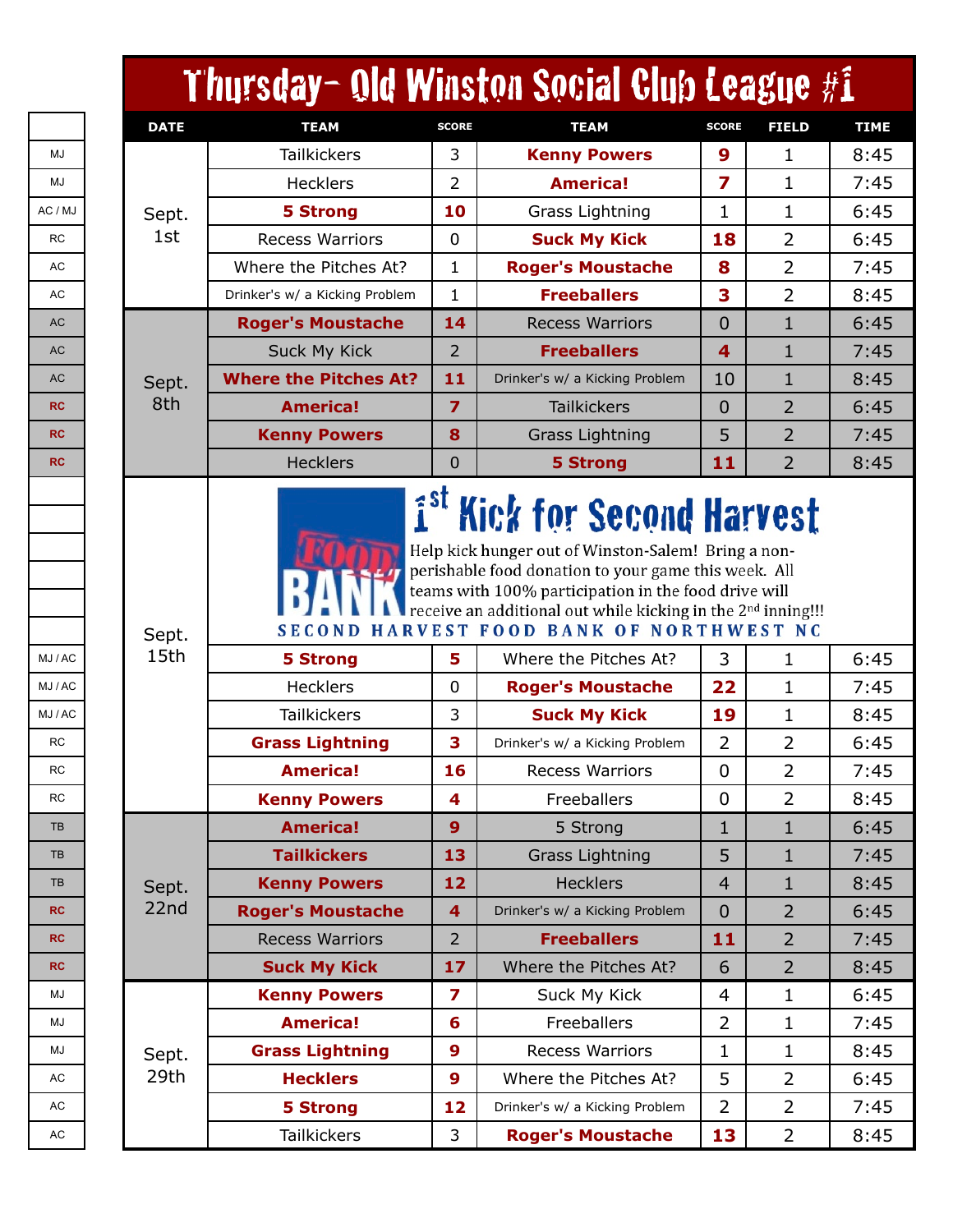|             |                                |                | Thursday- Old Winston Social Club League #1 |                |                |  |
|-------------|--------------------------------|----------------|---------------------------------------------|----------------|----------------|--|
| <b>DATE</b> | <b>TEAM</b>                    | <b>SCORE</b>   | <b>TEAM</b>                                 | <b>SCORE</b>   | <b>FIELD</b>   |  |
|             | <b>Freeballers</b>             | 3              | Where the Pitches At?                       | 0              | $\mathbf{1}$   |  |
|             | <b>Roger's Moustache</b>       | 16             | <b>Suck My Kick</b>                         | 4              | 1              |  |
| October     | Drinker's w/ a Kicking Problem | 14             | <b>Recess Warriors</b>                      | $\overline{2}$ | 1              |  |
| 6th         | <b>Grass Lightning</b>         | 1              | <b>Hecklers</b>                             | 0              | $\overline{2}$ |  |
|             | <b>5 Strong</b>                | 14             | <b>Tailkickers</b>                          | $\mathbf{1}$   | $\overline{2}$ |  |
|             | America!                       | 3              | <b>Kenny Powers</b>                         | 4              | 1              |  |
|             | Drinker's w/ a Kicking Problem | $\mathbf 0$    | <b>Hecklers</b>                             | 9              | 1              |  |
|             | Where the Pitches At?          | $\mathbf 0$    | <b>Tailkickers</b>                          | 3              | 1              |  |
| October     | <b>Recess Warriors</b>         | 1              | 5 Strong                                    | $\mathbf 0$    | 1              |  |
| 13th        | <b>Freeballers</b>             | 5              | Grass Lightning                             | 4              | $\overline{2}$ |  |
|             | <b>Roger's Moustache</b>       | 13             | Kenny Powers                                | 1              | $\overline{2}$ |  |
|             | Suck My Kick                   | 4              | <b>America!</b>                             | 5              | $\overline{2}$ |  |
|             | <b>Tailkickers</b>             | $\overline{4}$ | <b>Hecklers</b>                             | 5              | $\mathbf{1}$   |  |
|             | 5 Strong                       | 5              | <b>Kenny Powers</b>                         | $\overline{z}$ | 1              |  |
| October     | <b>Grass Lightning</b>         | 3              | <b>America!</b>                             | 10             | $\mathbf{1}$   |  |
| 20th        | <b>Recess Warriors</b>         | 3              | <b>Where the Pitches At?</b>                | 16             | $\overline{2}$ |  |
|             | Drinker's w/ a Kicking Problem | 3              | <b>Suck My Kick</b>                         | 6              | $\overline{2}$ |  |
|             | Freeballers                    | $\overline{2}$ | <b>Roger's Moustache</b>                    | $\overline{z}$ | $\overline{2}$ |  |
|             |                                |                |                                             |                |                |  |
|             |                                |                |                                             |                |                |  |
|             |                                |                |                                             |                |                |  |
|             |                                |                |                                             |                |                |  |
|             |                                |                |                                             |                |                |  |
|             |                                |                |                                             |                |                |  |
|             |                                |                |                                             |                | $\mathbf{1}$   |  |
|             |                                |                |                                             |                | $\mathbf{1}$   |  |
| Nov.        |                                |                |                                             |                | $\mathbf{1}$   |  |
| 3rd         |                                |                |                                             |                | $\overline{2}$ |  |
|             |                                |                |                                             |                | $\overline{2}$ |  |
|             |                                |                |                                             |                | $\overline{2}$ |  |
|             |                                |                |                                             |                | $\mathbf{1}$   |  |
|             |                                |                |                                             |                | $\mathbf{1}$   |  |
| Nov.        |                                |                |                                             |                | $\mathbf{1}$   |  |
|             |                                |                |                                             |                | $\overline{2}$ |  |
| 10th        |                                |                |                                             |                | 2              |  |
|             |                                |                |                                             |                | $\overline{2}$ |  |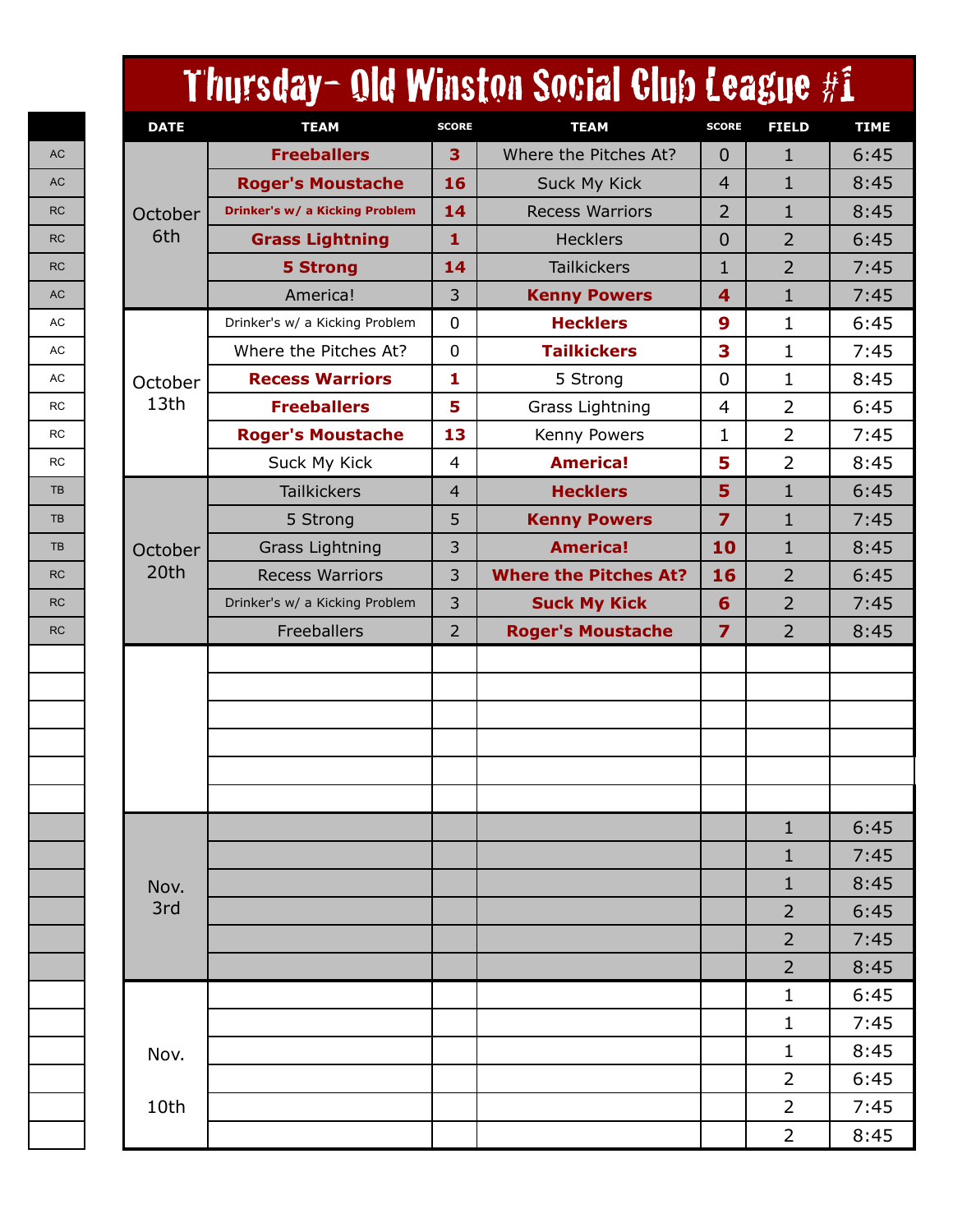|             |                                |                         | <b>Playoffs</b>              |                         |                |
|-------------|--------------------------------|-------------------------|------------------------------|-------------------------|----------------|
| <b>DATE</b> | <b>TEAM</b>                    | <b>SCORE</b>            | <b>TEAM</b>                  | <b>SCORE</b>            | <b>FIELD</b>   |
|             | #33 One Kick Wonders           | 8                       | #32 Recess Warriors          | $\overline{0}$          | $\mathbf 1$    |
|             | #34 Kegs & Legs                | 0                       | #31 Drinker's w/ a Kicking   | 8                       | 1              |
| Nov.        | #2 Roger's Moustache           | 12                      | Drinker's w/ a Kicking       | $\mathbf{1}$            | $\mathbf{1}$   |
| 3rd         |                                |                         |                              |                         | 2              |
|             |                                |                         |                              |                         | 2              |
|             |                                |                         |                              |                         | $\mathbf 1$    |
|             | #4 Swift Kick in the Grass     | 4                       | #29 Where the Pitches At?    | 0                       | 1              |
|             | #6 Kick in a Box               | $\mathbf 0$             | #27 Kick Brawlers            | 3                       | 1              |
| Nov.        |                                |                         |                              |                         |                |
| 7th         | #9 Whitegirlproblem            | 0                       | #24 Booze on First           | 1                       | 2              |
|             | #13 Sandbaggers                | 6                       | #20 99 Problems              | $\overline{4}$          | 2              |
|             | #14 Norfolk & Chance           | 0                       | #19 Blood, Sweat & Beers     | 1                       | $\overline{2}$ |
|             | #3 Pitch, Please               | 9                       | #30 Saved by the Ball        | $\mathbf{1}$            | $\mathbf{1}$   |
|             | #1 We Got the Runs             | 5                       | #33 One Kick Wonders         | $\mathbf{1}$            | $\mathbf{1}$   |
| Nov.        | #10 Brews your Daddy           | 3                       | #23 New Kicks on the Block   | 5                       | $\mathbf{1}$   |
| 9th         | #15 Alcobolics Anonymous       | $\mathbf{1}$            | #18 Grass Lightning          | $\overline{\mathbf{z}}$ | $\overline{2}$ |
|             | #8 PREHAB                      | $\overline{4}$          | #25 Hecklers                 | 3                       | $\overline{2}$ |
|             |                                |                         |                              |                         |                |
|             | #16 Bank Pros                  | 4                       | #17 Suck My Kick             | 5                       | $\mathbf 1$    |
|             | #7 America                     | 9                       | #26 Autoerotic AsKICKxiation | $\overline{2}$          | 1              |
| Nov.        |                                |                         |                              |                         |                |
| 10th        | #11 Freeballers                | 6                       | #22 Kick to my Lou           | 1                       | $\overline{2}$ |
|             | #12 5 Strong                   | 10                      | #21 Menace II Sobriety       | $\boldsymbol{0}$        | 2              |
|             | #5 Kenny Powers                | 12                      | #28 Tailkickers              | 5                       | $\overline{2}$ |
| Nov.        | <b>Roger's Moustache</b>       | 5                       | <b>Grass Lightning</b>       | 2                       | $\mathbf{1}$   |
| 14th        | <b>America</b>                 | 4                       | New Kicks on the Block       | $\mathbf{1}$            | $\mathbf{1}$   |
|             |                                |                         |                              |                         |                |
| Sweet       | <b>Freeballers</b>             | 22                      | <b>Kick Brawlers</b>         | $\mathbf 0$             | $\overline{2}$ |
| 16          | <b>Swift Kick in the Grass</b> | $\overline{\mathbf{4}}$ | Sandbaggers                  | $\overline{2}$          | $\overline{2}$ |
|             |                                |                         |                              |                         |                |
| Nov.        | <b>Pitch, Please</b>           | 9                       | Blood, Sweat & Beers         | $\mathbf 0$             | $\mathbf{1}$   |
| 21st        | <b>Kenny Powers</b>            | 8                       | 5 Strong                     | 1                       | $\mathbf{1}$   |
|             |                                |                         |                              |                         |                |
|             |                                |                         |                              |                         |                |
| Sweet       | <b>We Got The Runs</b>         | 4                       | Suck My Kick                 | $\mathbf 0$             | 2              |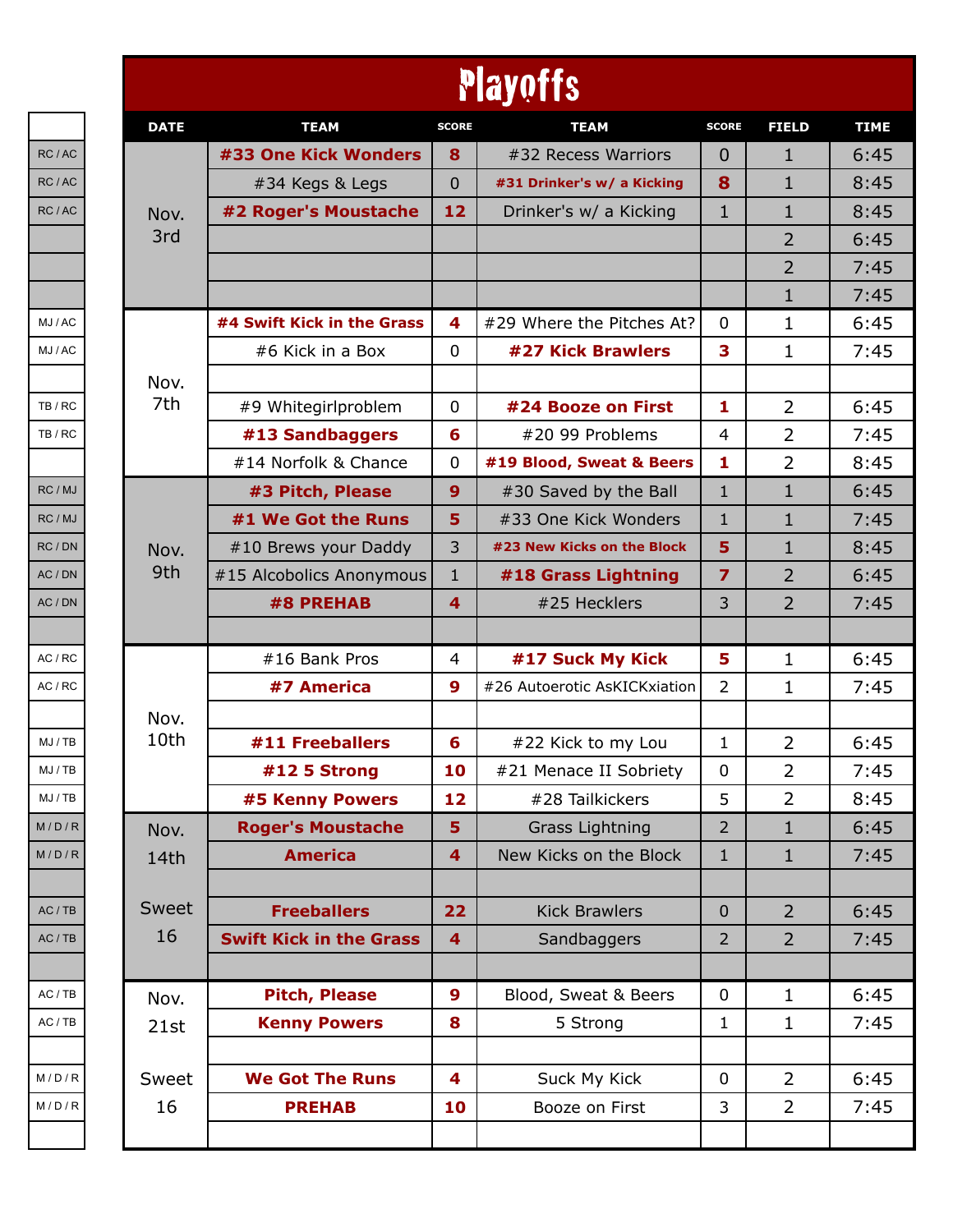|                | Playoffs                 |                         |                        |                         |                |             |  |  |  |  |
|----------------|--------------------------|-------------------------|------------------------|-------------------------|----------------|-------------|--|--|--|--|
| <b>DATE</b>    | <b>TEAM</b>              | <b>SCORE</b>            | <b>TEAM</b>            | <b>SCORE</b>            | <b>FIELD</b>   | <b>TIME</b> |  |  |  |  |
| Nov.           | Swift Kick in the Grass  | $\mathbf 0$             | <b>Kenny Powers</b>    | 3                       | $\mathbf{1}$   | 6:45        |  |  |  |  |
| 28th           |                          |                         |                        |                         |                |             |  |  |  |  |
|                |                          |                         |                        |                         |                |             |  |  |  |  |
| Elite<br>8     | <b>Roger's Moustache</b> | $\overline{\mathbf{4}}$ | America                | 3                       | $\overline{2}$ | 6:45        |  |  |  |  |
|                |                          |                         |                        |                         |                |             |  |  |  |  |
| Nov.           | Pitch, Please            | $\mathbf 0$             | <b>Freeballers</b>     | 5                       | $\mathbf{1}$   | 6:45        |  |  |  |  |
| 30th           | <b>We Got The Runs</b>   | 8                       | PREHAB                 | 3                       | $\mathbf{1}$   | 7:45        |  |  |  |  |
|                |                          |                         |                        |                         |                |             |  |  |  |  |
| Final          |                          |                         |                        |                         |                |             |  |  |  |  |
| $\overline{4}$ |                          |                         |                        |                         |                |             |  |  |  |  |
|                |                          |                         |                        |                         |                |             |  |  |  |  |
| Dec            | Kenny Powers             | $\mathbf{0}$            | <b>We Got The Runs</b> | 5                       | $\mathbf{1}$   | 6:45        |  |  |  |  |
| 1st            | <b>Kenny Powers</b>      | $\overline{\mathbf{z}}$ | Freeballers            | $\overline{4}$          | $\mathbf{1}$   | 7:45        |  |  |  |  |
| Final          | <b>Roger's Moustache</b> | $\overline{\mathbf{3}}$ | Freeballers            | $\mathbf{0}$            | $\overline{2}$ | 6:45        |  |  |  |  |
| $\overline{4}$ | Roger's Moustache        | 6                       | <b>We Got The Runs</b> | $\overline{\mathbf{z}}$ | $\overline{2}$ | 7:45        |  |  |  |  |
|                |                          |                         |                        |                         |                |             |  |  |  |  |
|                |                          |                         |                        |                         |                |             |  |  |  |  |
|                |                          |                         |                        |                         |                |             |  |  |  |  |
|                |                          |                         |                        |                         |                |             |  |  |  |  |
|                |                          |                         |                        |                         |                |             |  |  |  |  |
|                |                          |                         |                        |                         |                |             |  |  |  |  |
|                |                          |                         |                        |                         |                |             |  |  |  |  |
|                |                          |                         |                        |                         |                |             |  |  |  |  |
|                |                          |                         |                        |                         |                |             |  |  |  |  |
|                |                          |                         |                        |                         |                |             |  |  |  |  |
|                |                          |                         |                        |                         |                |             |  |  |  |  |
|                |                          |                         |                        |                         |                |             |  |  |  |  |
|                |                          |                         |                        |                         |                |             |  |  |  |  |
|                |                          |                         |                        |                         |                |             |  |  |  |  |
|                |                          |                         |                        |                         |                |             |  |  |  |  |
|                |                          |                         |                        |                         |                |             |  |  |  |  |
|                |                          |                         |                        |                         |                |             |  |  |  |  |
|                |                          |                         |                        |                         |                |             |  |  |  |  |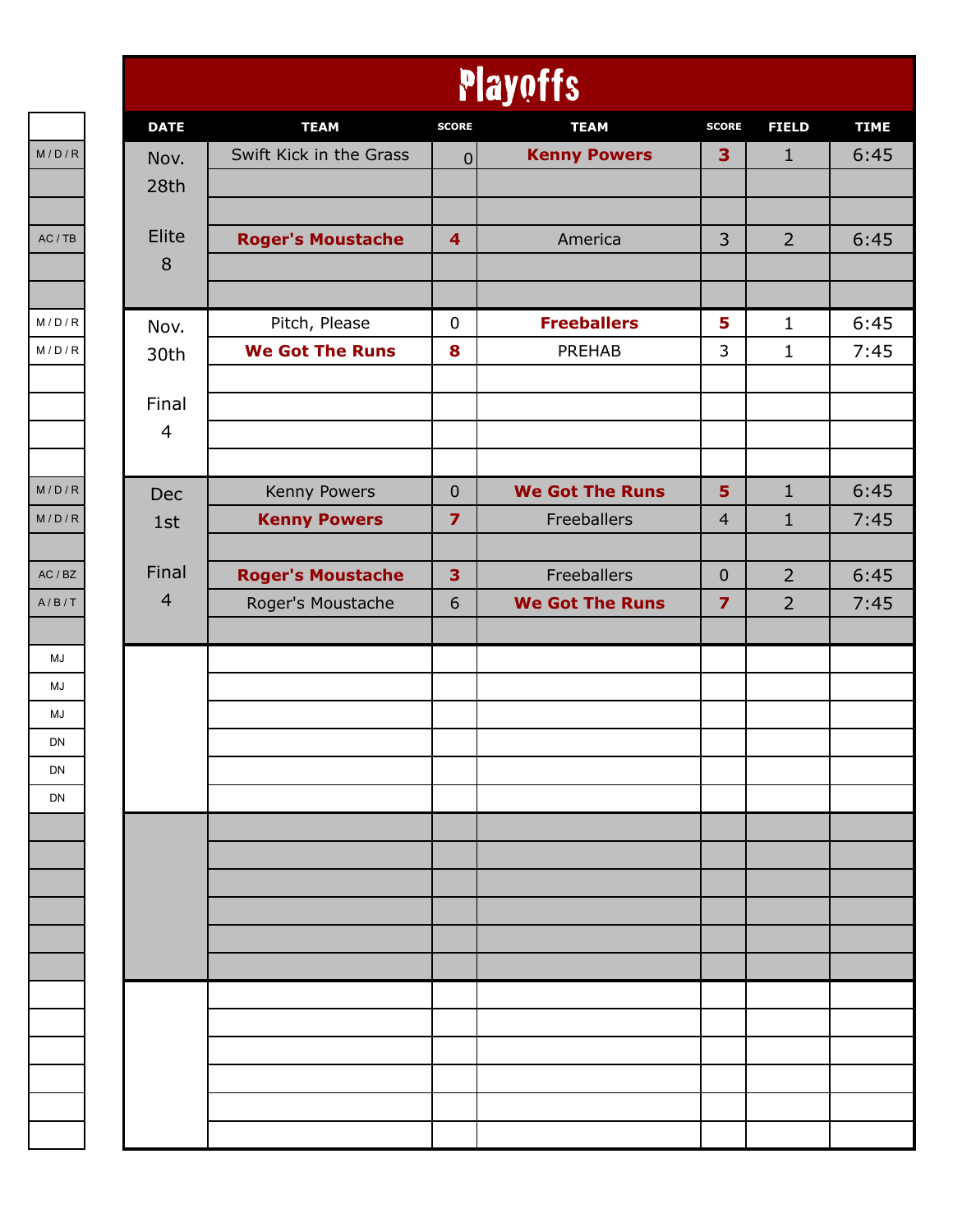## Monday- Bob's Big Gas Subs & Pub League

| SUB DIVISION                     |   |                |       |
|----------------------------------|---|----------------|-------|
| <b>Team</b>                      | W |                | PCT.  |
| Kick in a Box                    | 6 | $\overline{2}$ | 0.750 |
| Whitegirlproblem                 | 6 | 0.750          |       |
| Sandbaggers                      | 5 | 3              | 0.625 |
| <b>Norfolk and Chance</b>        | 4 | 4              | 0.500 |
| 99 Problems but a Pitch Aint One | 3 | 5              | 0.375 |
|                                  |   |                |       |
| <b>BEER DIVISION</b>             |   |                |       |
| <b>Team</b>                      | W |                | PCT.  |
| <b>Swift Kick in the Grass</b>   |   | 1              | 0.875 |
| <b>Blood, Sweat &amp; Beers</b>  | 3 | 5              | 0.375 |
| <b>Menace II Sobriety</b>        | 3 | 5              | 0.375 |
|                                  |   |                |       |
| Kick to my LOU                   | 3 | 5              | 0.375 |
| One Kick Wonders                 | ∩ | 8              | 0.000 |
|                                  |   |                |       |

\*Division Champions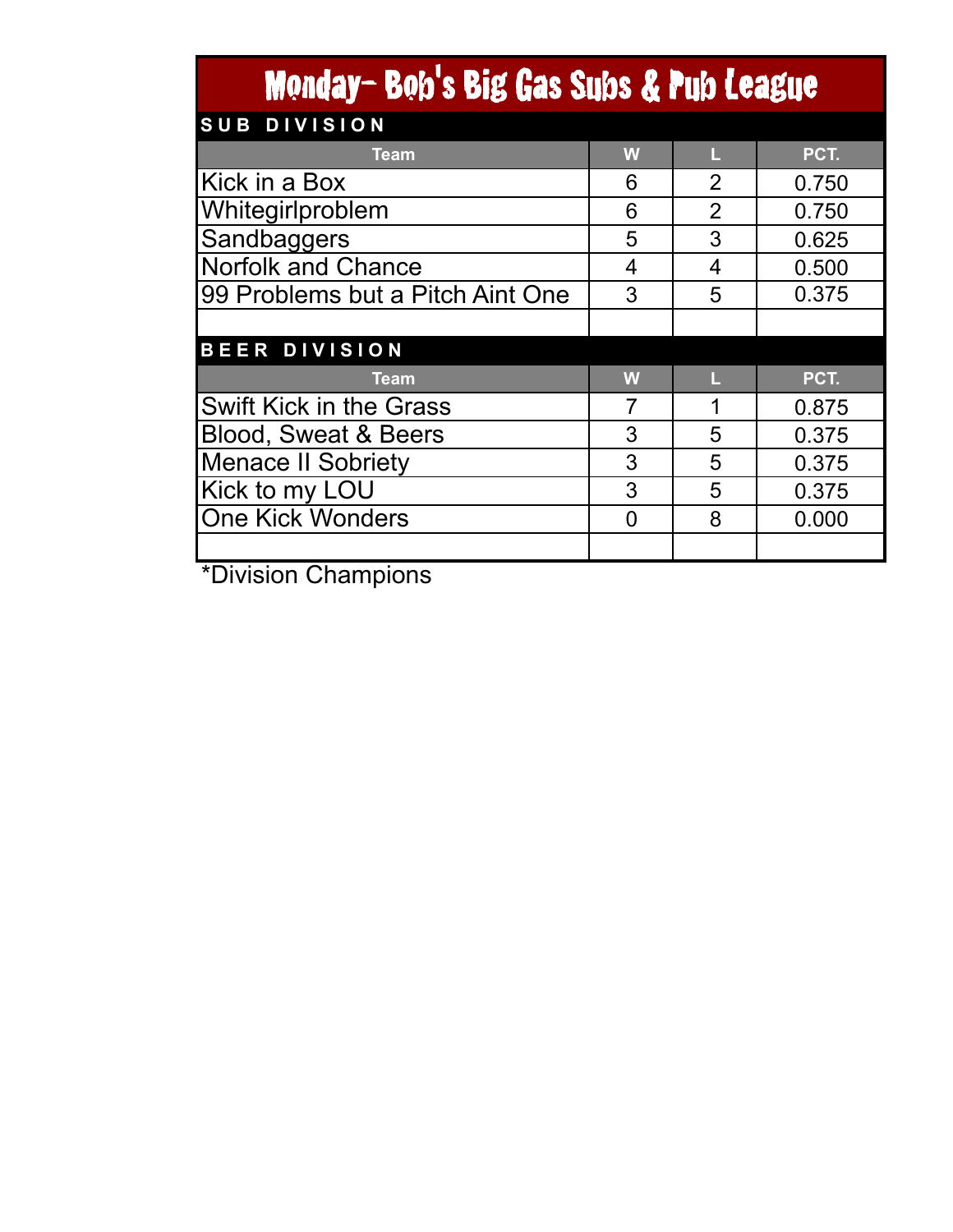| Wednesday- Old Winston Social Club League #2 |   |                |       |  |  |  |  |  |  |  |
|----------------------------------------------|---|----------------|-------|--|--|--|--|--|--|--|
| <b>OTHER DIVISION</b>                        |   |                |       |  |  |  |  |  |  |  |
| <b>Team</b>                                  | W | L              | PCT.  |  |  |  |  |  |  |  |
| We Got The Runs                              | 8 | 0              | 1.000 |  |  |  |  |  |  |  |
| Brew's your Daddy                            | 5 | 3              | 0.625 |  |  |  |  |  |  |  |
| <b>Alcobolics Anonymous</b>                  | 4 | 4              | 0.500 |  |  |  |  |  |  |  |
| <b>Bank Pros</b>                             | 4 | 4              | 0.500 |  |  |  |  |  |  |  |
| New Kicks on the Block                       | 3 | 5              | 0.375 |  |  |  |  |  |  |  |
| <b>Booze on First</b>                        | 3 | 5              | 0.375 |  |  |  |  |  |  |  |
| ANOTHER DIVISION                             |   |                |       |  |  |  |  |  |  |  |
| <b>Team</b>                                  | W | Ц              | PCT.  |  |  |  |  |  |  |  |
| Pitch, Please                                | 7 | 1              | 0.875 |  |  |  |  |  |  |  |
| <b>PREHAB</b>                                | 7 | 1              | 0.875 |  |  |  |  |  |  |  |
| <b>Autoerotic AsKICKxiation</b>              | 3 | 5              | 0.375 |  |  |  |  |  |  |  |
| <b>Kick Brawlers</b>                         | 3 | 5              | 0.375 |  |  |  |  |  |  |  |
| Saved by the Ball                            | 1 | $\overline{7}$ | 0.125 |  |  |  |  |  |  |  |
| Kegs & Legs                                  | 0 | 8              | 0.000 |  |  |  |  |  |  |  |
| $*$ Division Champiano                       |   |                |       |  |  |  |  |  |  |  |

\*Division Champions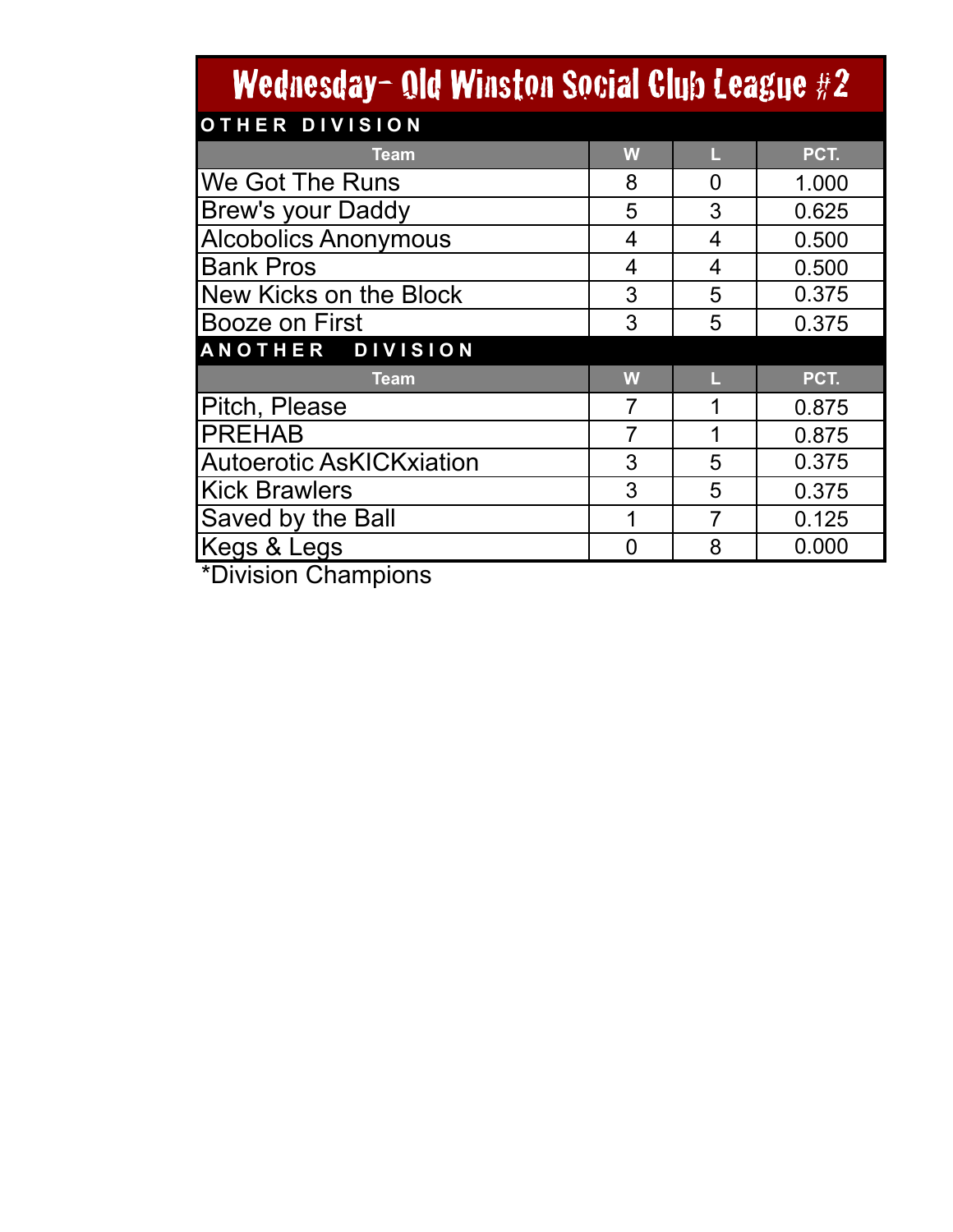| Thursday- Old Winston Social Club League #1 |                |                |       |  |  |  |  |  |  |  |
|---------------------------------------------|----------------|----------------|-------|--|--|--|--|--|--|--|
| PESTI DIVISION                              |                |                |       |  |  |  |  |  |  |  |
| <b>Team</b>                                 | W              | L              | PCT.  |  |  |  |  |  |  |  |
| <b>Kenny Powers</b>                         |                | 1              | 0.875 |  |  |  |  |  |  |  |
| America!                                    | 7              | 1              | 0.875 |  |  |  |  |  |  |  |
| 5 Strong                                    | 5              | 3              | 0.625 |  |  |  |  |  |  |  |
| <b>Grass Lightning</b>                      | 3              | 5              | 0.375 |  |  |  |  |  |  |  |
| <b>Hecklers</b>                             | 3              | 5              | 0.375 |  |  |  |  |  |  |  |
| <b>Tailkickers</b>                          | $\overline{2}$ | 6              | 0.250 |  |  |  |  |  |  |  |
| HARRINGTON DIVISION                         |                |                |       |  |  |  |  |  |  |  |
| <b>Team</b>                                 | W              | Ц              | PCT.  |  |  |  |  |  |  |  |
| <b>Roger's Moustache</b>                    | 8              | 0              | 1.000 |  |  |  |  |  |  |  |
| <b>Freeballers</b>                          | 5              | 3              | 0.625 |  |  |  |  |  |  |  |
| <b>Suck My Kick</b>                         | 4              | 4              | 0.500 |  |  |  |  |  |  |  |
| Where the Pitches At?                       | $\overline{2}$ | 6              | 0.250 |  |  |  |  |  |  |  |
| Drinker's w/ a Kicking Problem              | 1              | $\overline{7}$ | 0.125 |  |  |  |  |  |  |  |
| <b>Recess Warriors</b>                      | 1              |                | 0.125 |  |  |  |  |  |  |  |
| $*$ Division Champiano                      |                |                |       |  |  |  |  |  |  |  |

\*Division Champions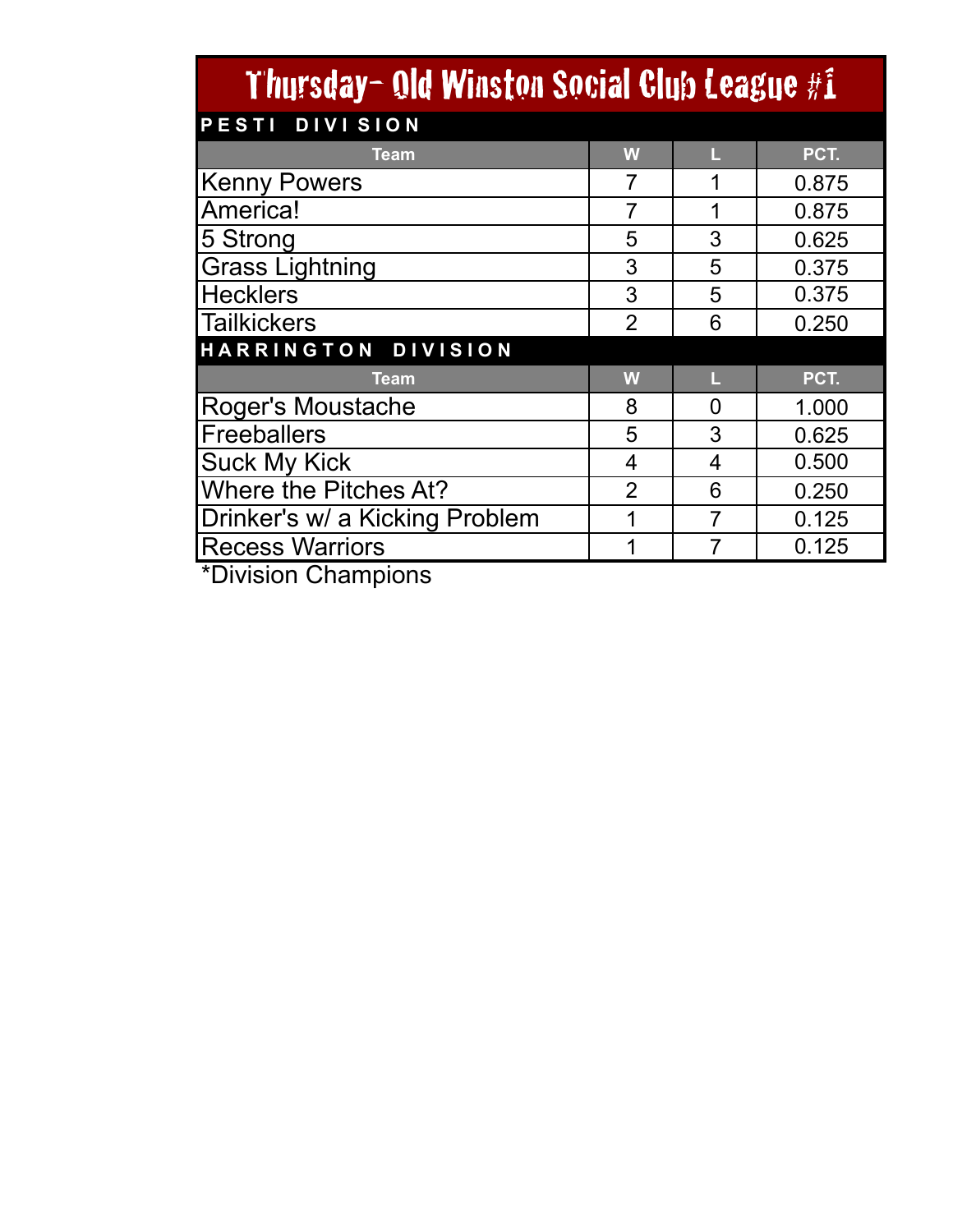|                |                  |                | Top 6 seeds are divison champions |                |                |       |
|----------------|------------------|----------------|-----------------------------------|----------------|----------------|-------|
|                | <b>SEED</b>      |                | <b>TEAM</b>                       | W              | L              | PCT.  |
|                | 14-Oct           | $(+/-)$        |                                   |                |                |       |
| 1              | $\mathbf{1}$     | $\mathbf 0$    | We Got The Runs                   | 8              | $\mathbf 0$    | 1.000 |
| $\overline{2}$ | $\overline{2}$   | $\mathbf 0$    | Roger's Moustache                 | 8              | $\mathbf 0$    | 1.000 |
| 3              | $\overline{7}$   | $\overline{4}$ | Pitch, Please                     | $\overline{7}$ | $\mathbf{1}$   | 0.875 |
| $\overline{4}$ | $\mathfrak{S}$   | $-1$           | Swift Kick in the Grass           | $\overline{7}$ | $\mathbf{1}$   | 0.875 |
| 5              | $\overline{4}$   | $-1$           | Kenny Powers                      | $\overline{7}$ | $\mathbf{1}$   | 0.875 |
| 6              | 11               | 5              | Kick in a Box                     | 6              | $\overline{2}$ | 0.750 |
|                |                  |                |                                   |                |                |       |
| $\overline{7}$ | $5\phantom{.}$   | $-2$           | America!                          | $\overline{7}$ | $\mathbf{1}$   | 0.875 |
| 8              | $\boldsymbol{8}$ | $\mathbf 0$    | <b>PREHAB</b>                     | $\overline{7}$ | $\mathbf{1}$   | 0.875 |
| 9              | 12               | 3              | Whitegirlproblem                  | 6              | $\overline{2}$ | 0.750 |
| 10             | $6\phantom{1}$   | $-4$           | Brew's your Daddy                 | 5              | 3              | 0.625 |
| 11             | 13               | $\overline{2}$ | Freeballers                       | 5              | 3              | 0.625 |
| 12             | 9                | $-3$           | 5 Strong                          | 5              | 3              | 0.625 |
| 13             | 10               | $-3$           | Sandbaggers                       | 5              | 3              | 0.625 |
| 14             | 17               | 3              | Norfolk and Chance                | $\overline{4}$ | $\overline{4}$ | 0.500 |
| 15             | 14               | $-1$           | <b>Alcobolics Anonymous</b>       | $\overline{4}$ | $\overline{4}$ | 0.500 |
| 16             | 28               | 12             | <b>Bank Pros</b>                  | $\overline{4}$ | $\overline{4}$ | 0.500 |
| 17             | 15               | $-2$           | Suck My Kick                      | $\overline{4}$ | $\overline{4}$ | 0.500 |
| 18             | 16               | $-2$           | <b>Grass Lightning</b>            | 3              | 5              | 0.375 |
| 19             | 19               | $\mathbf 0$    | Blood, Sweat & Beers              | 3              | 5              | 0.375 |
| 20             | 18               | $-2$           | 99 Problems but a Pitch Aint One  | 3              | 5              | 0.375 |
| 21             | 27               | $6\phantom{1}$ | Menace II Sobriety                | 3              | 5              | 0.375 |
| 22             | 20               | $-2$           | Kick to my LOU                    | 3              | 5              | 0.375 |
| 23             | 24               | $\mathbf{1}$   | New Kicks on the Block            | 3              | 5              | 0.375 |
| 24             | 22               | $-2$           | Booze on First                    | 3              | 5              | 0.375 |
| 25             | 25               | $\pmb{0}$      | <b>Hecklers</b>                   | 3              | 5              | 0.375 |
| 26             | 21               | $-5$           | Autoerotic AsKICKxiation          | 3              | 5              | 0.375 |
| 27             | 23               | $-4$           | <b>Kick Brawlers</b>              | 3              | 5              | 0.375 |
| 28             | 26               | $-2$           | <b>Tailkickers</b>                | $\overline{2}$ | 6              | 0.250 |
| 29             | 30               | $\mathbf{1}$   | Where the Pitches At?             | $\overline{2}$ | 6              | 0.250 |
| 30             | 29               | $-1$           | Saved by the Ball                 | $\mathbf{1}$   | $\overline{7}$ | 0.125 |
|                |                  |                |                                   |                |                |       |
| 31             | 31               | $\mathbf 0$    | Drinker's w/ a Kicking Problem    | $\mathbf{1}$   | $\overline{7}$ | 0.125 |
| 32             | 32               | $\pmb{0}$      | <b>Recess Warriors</b>            | $\mathbf{1}$   | $\overline{7}$ | 0.125 |
| 33             | 34               | $\mathbf{1}$   | One Kick Wonders                  | $\mathbf 0$    | $\,8\,$        | 0.000 |
| 34             | 33               | $-1$           | Kegs & Legs                       | $\pmb{0}$      | $\,8\,$        | 0.000 |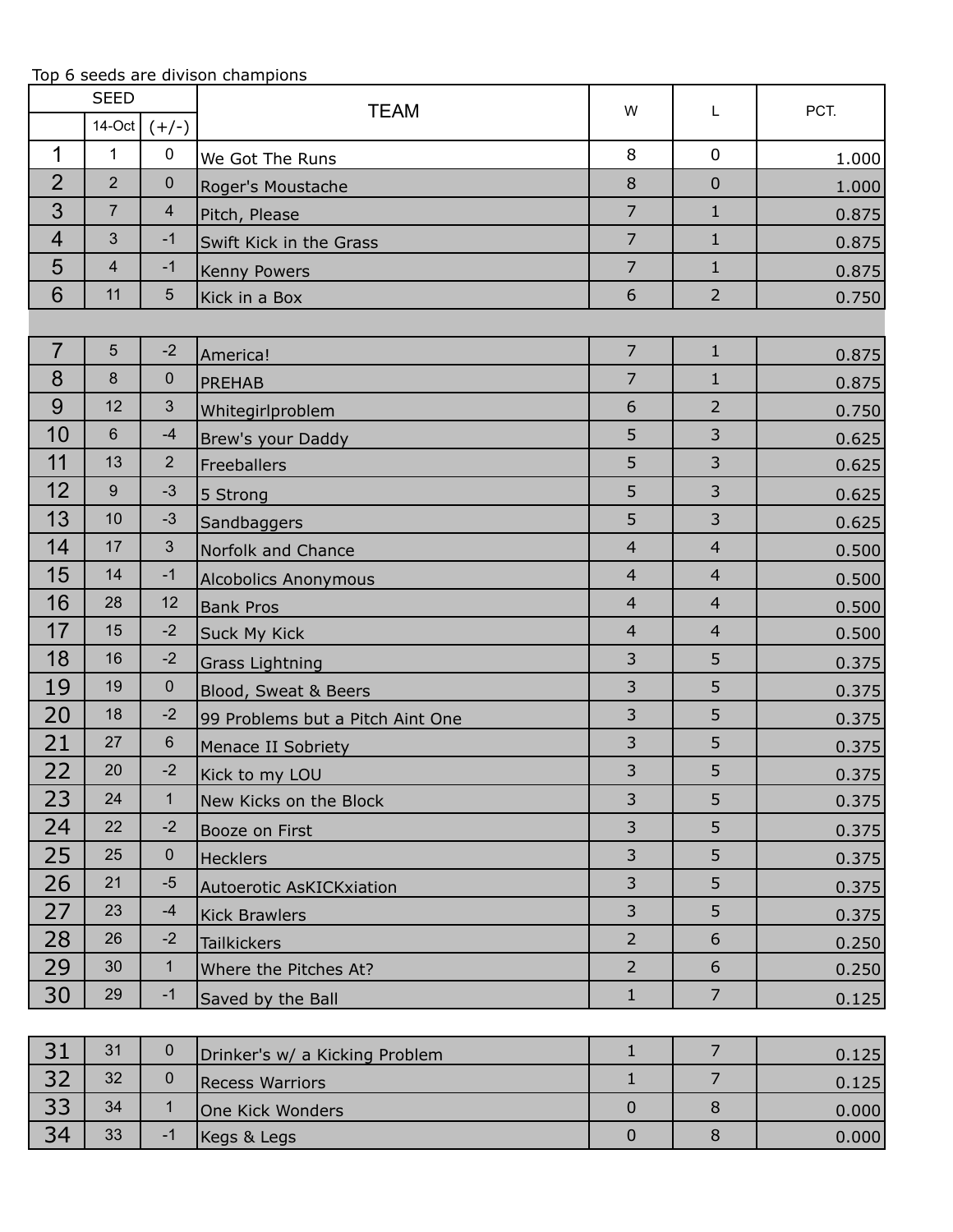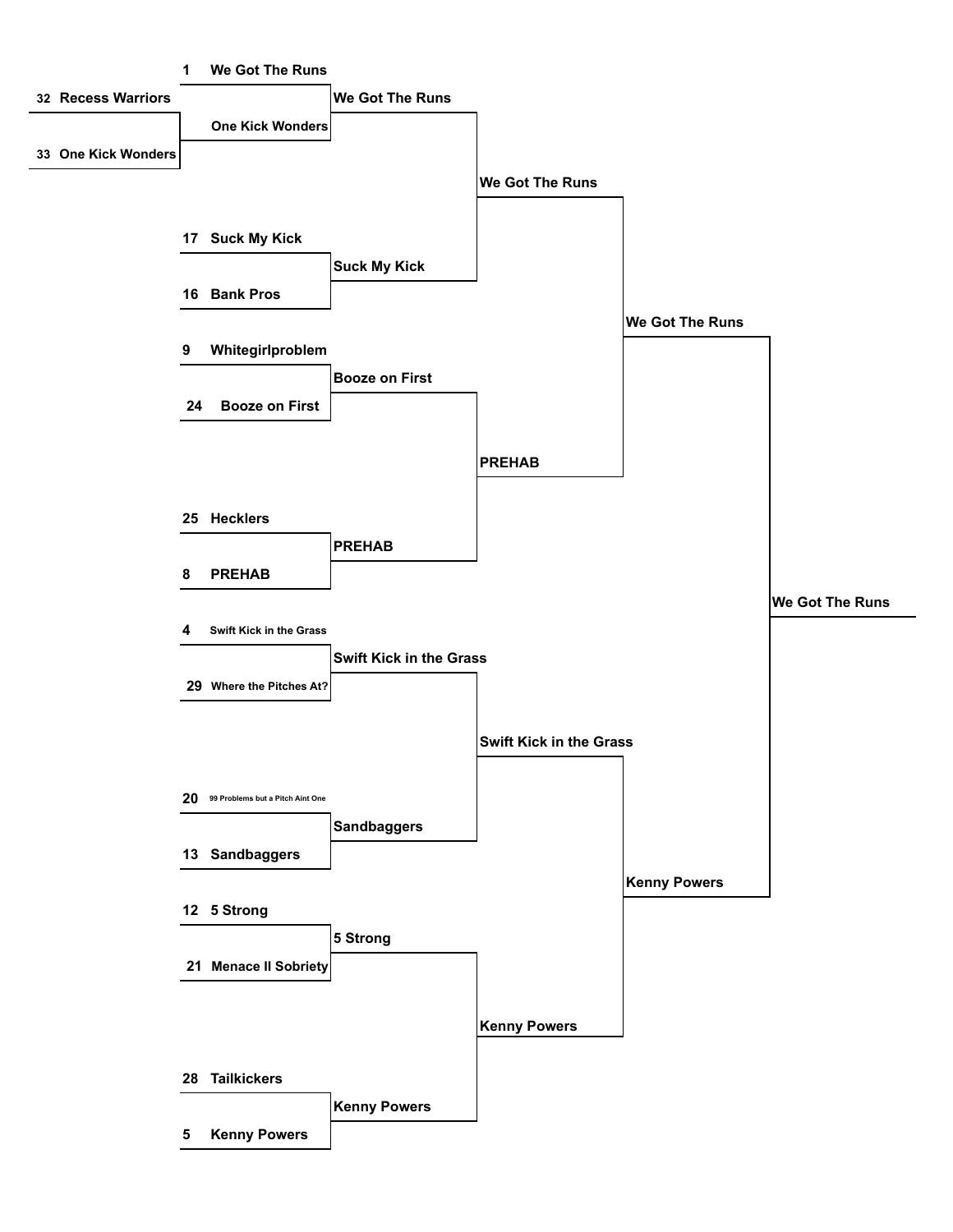